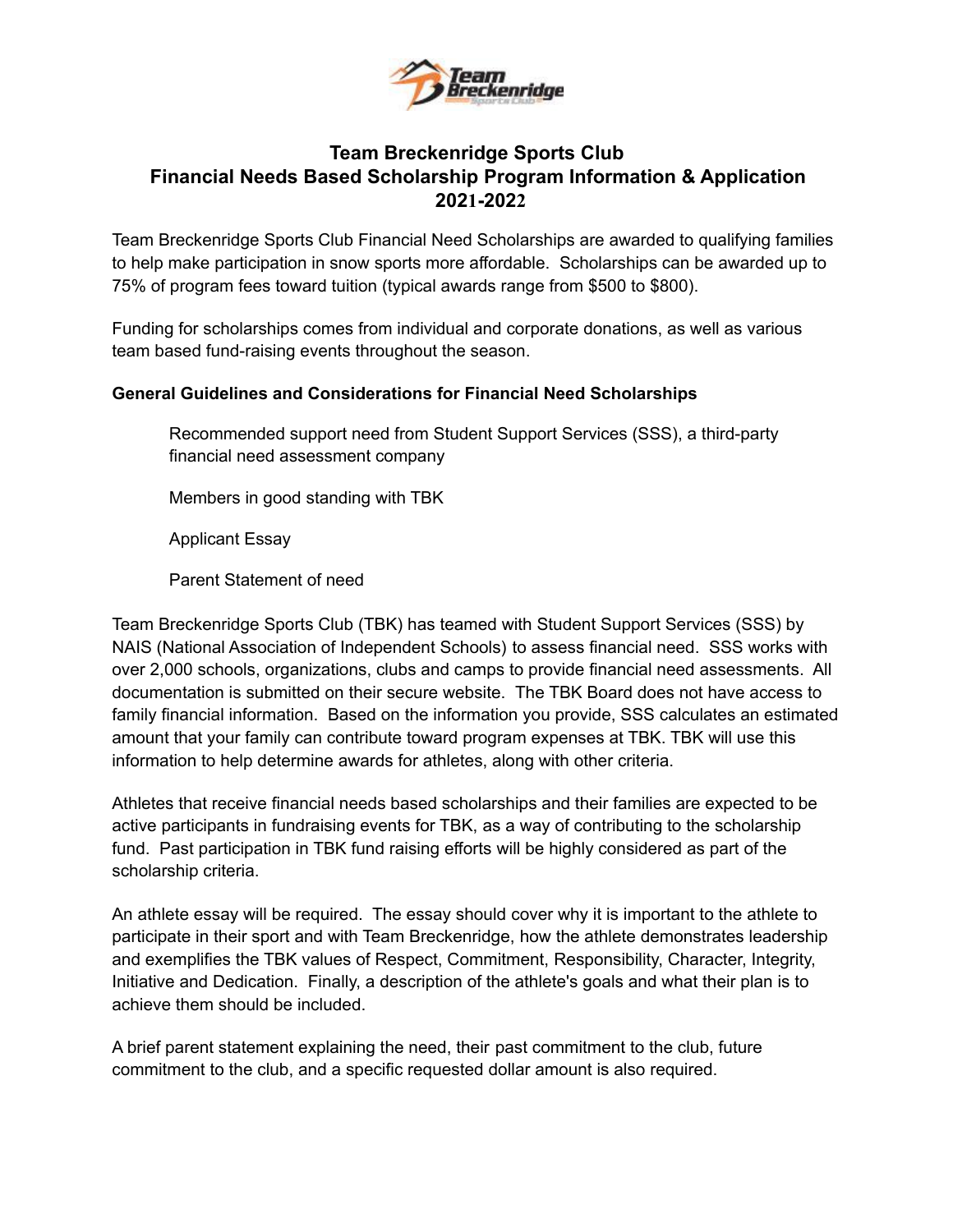The deadline to apply for scholarships is August 30 (athletes over 12 years of age only as of December 31) and

October 15 (all athletes).

# **Step 1**

Please go to the [website](https://sssandtadsfa.force.com/familyportal/FamilyLogin?startURL=%2Ffamilyportal) (https://sss.secure.force.com/familyportal) and click on the prompt to begin your Parents' Financial Statement (PFS). You will create a username and password, which will allow you to complete the PFS over more than one session. This will give you time to gather the required information for the application. Only one PFS is needed per family regardless of the number of athletes applying. However, in the case of separated or divorced families, each parent must complete the entire process with SSS. All material submitted to SSS will be secure. The Team Breckenridge SSS Code is 204021. A \$35 fee is required to submit your Parent Financial Statement to SSS, unless you request and receive a waiver from Team Breckenridge admin. To request a SSS fee waiver code, please email scholarships@teambrecksportsclub.com (waiver codes are limited and granted on a first come first serve basis).

# **Step 2**

Scan all required financial documents and upload them to the SSS website. The required documents include: complete tax returns for the last 2 years (including all schedules), corporate tax returns for business owners, and W-2s. If you do not have the ability to scan, please mail the documents to:

School and Student Services by NAIS

Application Processing Center

P.O. Box 449

Randolph MA 02368-0449

# **Step 3**

Complete the TBK Scholarship application, parent statement and athlete essay. This is to be emailed to TBK at scholarships@teambrecksportsclub.com.

# **Step 4**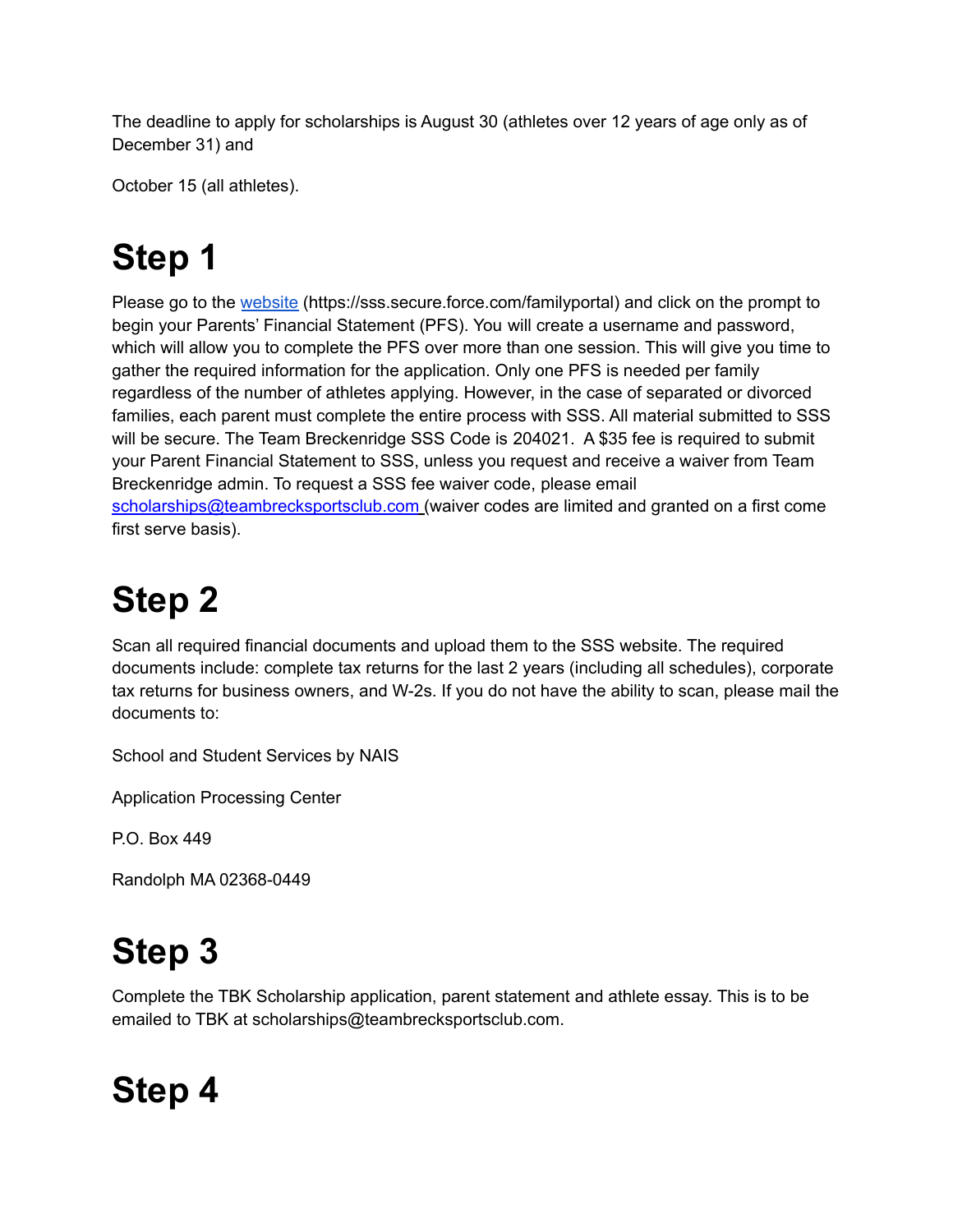Complete Steps 1-3 no later than August 30 (athletes over 12 years) or October 15 (all athletes).

Any questions can be directed to SSS Customer Service at (800) 344-8328 or to scholarships@teambrecksportsclub.com.

# **NOTES**

It is the family's responsibility to make sure that the file is complete. You may verify this by going to the parent portal at http://sss.nais.org.

Families who do not complete this process with SSS will not be considered for scholarship.

No late submissions will be considered, regardless of personal or technical reason.

| <b>TEAM BRECKENRIDGE SPORTS CLUB</b><br><b>FINANCIAL NEEDS BASED SCHOLARSHIP APPLICATION</b><br><b>PARENT/GUARDIAN INFORMATION</b> |                                            |                                           |                               |                               |  |
|------------------------------------------------------------------------------------------------------------------------------------|--------------------------------------------|-------------------------------------------|-------------------------------|-------------------------------|--|
|                                                                                                                                    |                                            |                                           |                               |                               |  |
| Current address:                                                                                                                   |                                            |                                           |                               |                               |  |
| City:                                                                                                                              | State:                                     |                                           |                               | ZIP Code:                     |  |
| Email:                                                                                                                             |                                            |                                           | Phone:                        |                               |  |
| Current Employer:                                                                                                                  |                                            |                                           | Position:                     |                               |  |
|                                                                                                                                    |                                            | <b>SECOND PARENT/GUARDIAN INFORMATION</b> |                               |                               |  |
| Name:                                                                                                                              |                                            |                                           |                               |                               |  |
|                                                                                                                                    | Current address (if different than above): |                                           |                               |                               |  |
| City:                                                                                                                              | State:                                     |                                           |                               | ZIP Code:                     |  |
| Email:                                                                                                                             |                                            |                                           | Phone:                        |                               |  |
| Current Employer:                                                                                                                  |                                            |                                           | Position:                     |                               |  |
|                                                                                                                                    |                                            | <b>ATHLETE INFORMATION</b>                |                               |                               |  |
| Athlete 1:                                                                                                                         | DOB:                                       |                                           | Program Enrolling In 2021/22: |                               |  |
| Athlete 2:                                                                                                                         | DOB:                                       |                                           |                               | Program Enrolling In 2021/22: |  |
| Athlete 3:                                                                                                                         | DOB:                                       |                                           | Program Enrolling In 2021/22: |                               |  |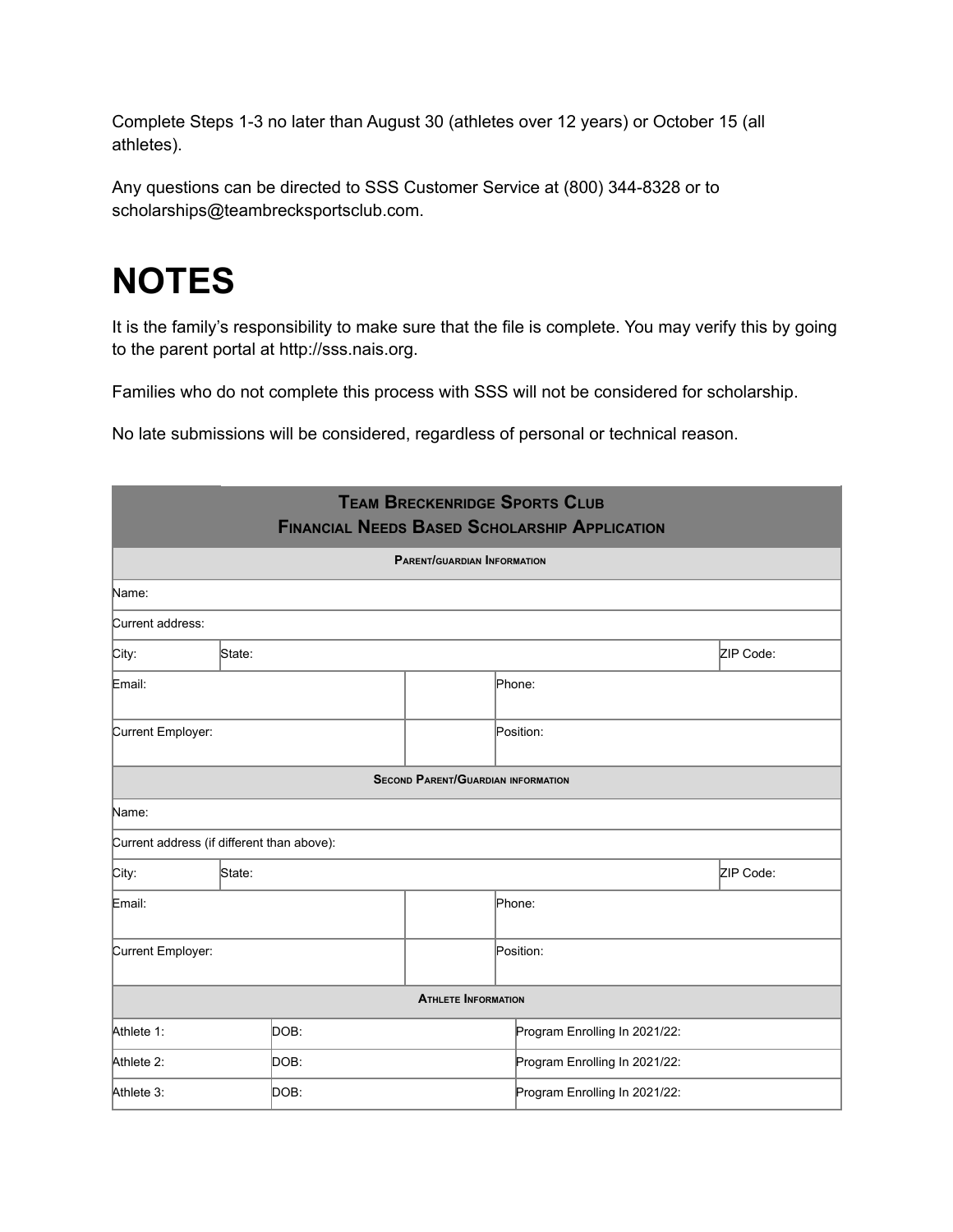**PREVIOUS TBK ENGAGEMENT**

For families applying for financial needs based scholarship there is a high degree of consideration given to participation in team volunteer needs and team based fundraising needs. Volunteering and fundraising support the scholarship funds available, therefore families applying for a financial needs based scholarship are expected to participate above and beyond minimum expectations.

Did your family earn back your work deposit in the 2020/21 season: Yes / No (circle one)

Did your family volunteer in excess of the work deposit requirement in the 2020/21 season: Yes / No (circle one)

Does your family expect to volunteer in excess of the work deposit requirement in 2020/21 season: Yes / No (circle one)

| OTHER INFORMATION TO INCLUDE WITH APPLICATION    |                                                                     |                                                                                                                                                                                                                                                                                                                                                                                                                                                                                                                                                 |  |  |
|--------------------------------------------------|---------------------------------------------------------------------|-------------------------------------------------------------------------------------------------------------------------------------------------------------------------------------------------------------------------------------------------------------------------------------------------------------------------------------------------------------------------------------------------------------------------------------------------------------------------------------------------------------------------------------------------|--|--|
| Athlete 1:                                       | Amount Requesting                                                   | Total Scholarship(s) Awarded in the<br>Past                                                                                                                                                                                                                                                                                                                                                                                                                                                                                                     |  |  |
| Athlete 2:                                       | Amount Requesting                                                   | Total Scholarship(s) Awarded in the<br>Past                                                                                                                                                                                                                                                                                                                                                                                                                                                                                                     |  |  |
| Athlete 3:                                       | Amount Requesting                                                   | Total Scholarship(s) Awarded in the<br>Past                                                                                                                                                                                                                                                                                                                                                                                                                                                                                                     |  |  |
| for the upcoming season.                         |                                                                     | Parent Statement Explaining Financial Need and Requested Amount (\$250 up to 75% of tuition, typical awards are \$500-\$800). If<br>you did not earn back work deposit, or did not participate in fund raisers, please explain why you did not and if you expect to in the<br>upcoming season. Also, scholarship recipient families are expected to volunteer more than the minimum, especially towards team<br>based fund raising (which supports scholarships) and should explain, as part of the parent statement, your planned volunteering |  |  |
| bast seasons.                                    |                                                                     | First consideration is given to families with athletes over 12 years old by applying by the first application deadline.<br>Complete application and attachments are to be received complete and in full by the application deadline. No consideration will be<br>given to any application received after the deadline, regardless of reason. Family must be in financial good standing with TBK over                                                                                                                                            |  |  |
| board meeting                                    | Deadline 2: October 15, awards granted following next board meeting | Deadline 1: August 30 (athletes over 12 years old as of December 31 <sup>st</sup> ), awards granted following next<br>All documents are to be submitted electronically. Email application and all required information to:<br>scholarships@teambrecksportsclub.com                                                                                                                                                                                                                                                                              |  |  |
|                                                  |                                                                     | <b>SIGNATURES</b>                                                                                                                                                                                                                                                                                                                                                                                                                                                                                                                               |  |  |
|                                                  |                                                                     |                                                                                                                                                                                                                                                                                                                                                                                                                                                                                                                                                 |  |  |
|                                                  |                                                                     | affirm that the above information, as well as all information submitted with this application is true and accurate.                                                                                                                                                                                                                                                                                                                                                                                                                             |  |  |
| Signature of applicant:                          |                                                                     | Date:                                                                                                                                                                                                                                                                                                                                                                                                                                                                                                                                           |  |  |
| Date:<br>Signature of 2 <sup>nd</sup> applicant: |                                                                     |                                                                                                                                                                                                                                                                                                                                                                                                                                                                                                                                                 |  |  |
|                                                  |                                                                     |                                                                                                                                                                                                                                                                                                                                                                                                                                                                                                                                                 |  |  |

### **Please provide the following with your completed application.**

Applicant Essay - this essay must be no longer than one typed page: